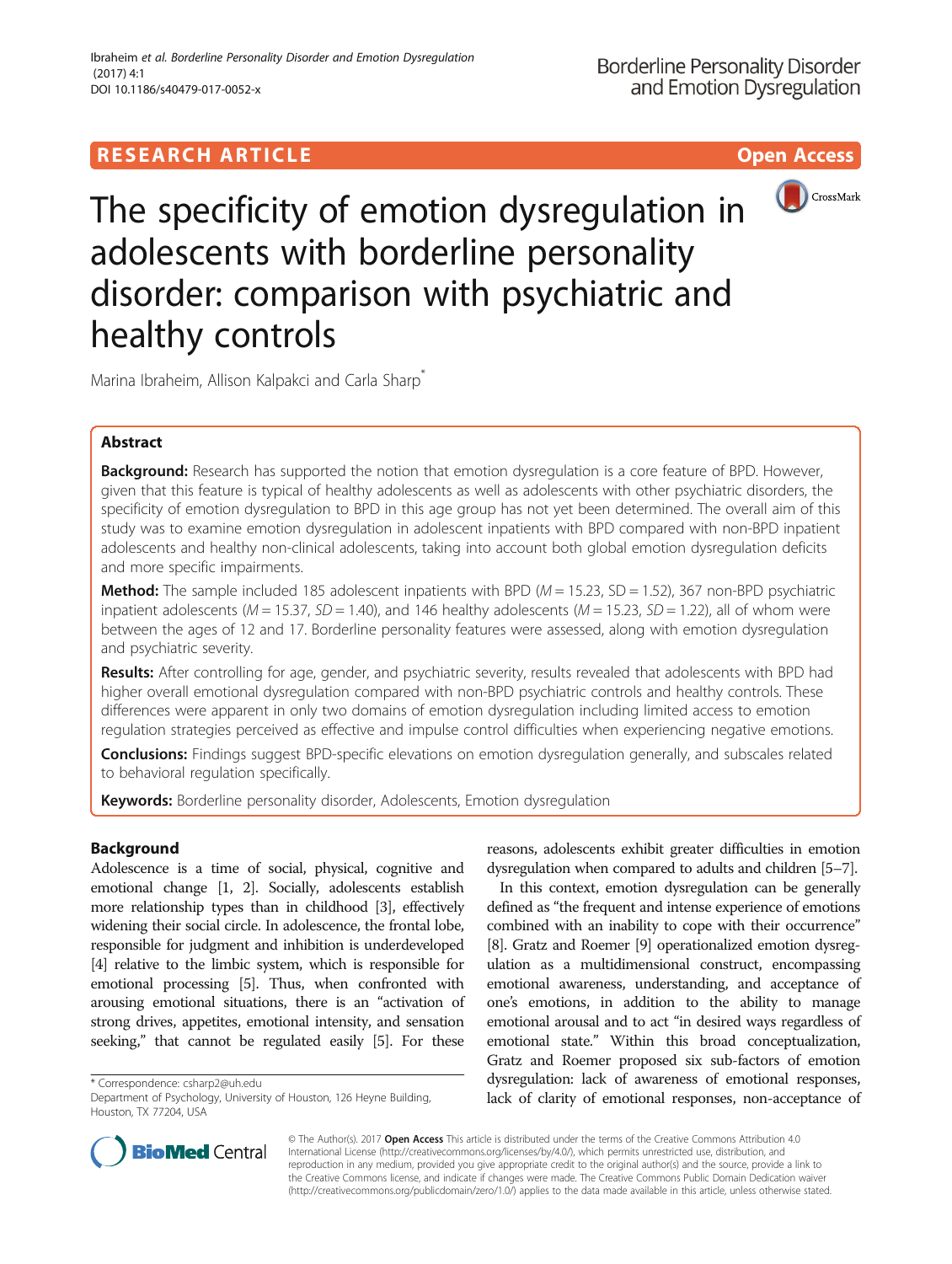emotional responses, limited access to emotion regulation strategies perceived as effective, difficulties controlling impulses when experiencing negative emotions, and difficulties engaging in goal-directed behaviors when experiencing negative emotions [\[9](#page-7-0)]. Though interrelated, these subfactors are thought to be conceptually distinct. Indeed, this multidimensional structure has been validated across multiple samples, including adolescents, and in clinical [\[10](#page-7-0)] and non-clinical groups [\[11](#page-7-0), [12](#page-7-0)].

While some degree of emotion dysregulation is typical for adolescents, emotion dysregulation may be indicative of psychiatric problems. Indeed, research has shown that adolescents with high levels of emotion dysregulation have been found to have elevated rates of depression [\[13, 14](#page-7-0)], anxiety [\[15, 16](#page-7-0)], substance use [[17](#page-7-0)], conduct problems [\[18](#page-7-0)], attention-deficit/hyperactivity disorder [[19](#page-7-0)] and suicidal and self-harming behaviors [[20](#page-7-0)]. A prototypical example in this regard is adolescents who suffer from borderline personality disorder (BPD). BPD is a serious psychiatric disorder characterized by impulsivity, mood instability, and relationship instability [\[21\]](#page-7-0). Some have questioned whether the disorder can be diagnosed in adolescence, but recent research has provided evidence for the validity of the diagnosis in this age group [[22](#page-7-0)–[26](#page-7-0)]. Theories on the development of BPD emphasize that problems with emotion dysregulation are a core, underlying feature of BPD [[27](#page-7-0), [28\]](#page-7-0). Indeed, this conceptualization has become so widely accepted that affective instability has become one of the nine defining criteria of BPD [[26](#page-7-0)]. Empirical research echoes theoretical perspectives demonstrating a BPD diagnosis in adolescents [[29](#page-7-0)–[34](#page-7-0)] and BPD symptoms [\[27, 35\]](#page-7-0) associate with problems in emotion dysregulation [[36](#page-7-0)]. It is worth noting that these findings have been supported by data obtained from self-reports [[29, 31](#page-7-0), [35](#page-7-0)] and from behavioral studies [[30](#page-7-0), [32](#page-7-0), [33](#page-7-0)], with one study taking care to utilize both behavioral and self-report data in order to support this claim [[34](#page-7-0)].

Taken together, research and clinical nomenclature supports the notion that emotion dysregulation is characteristic of BPD [\[12\]](#page-7-0); however, there are some aspects that current research has not yet addressed. First, no research has simultaneously compared adolescents with BPD to psychiatric control adolescents and healthy controls. Since no study has compared these three groups to each other simultaneously, it is unclear if and how emotion dysregulation in BPD differs from emotion dysregulation in adolescents with non-BPD psychiatric disorders and typical adolescents. Second, no study—to our knowledge—has compared these three groups on the six sub-factors of emotion dysregulation as proposed by Gratz and Roemer [[9\]](#page-7-0). We know from previous studies that adolescents with BPD exhibit greater emotion dysregulation than their typical adolescent counterparts [[37](#page-7-0)], but it is unclear whether certain emotion dysregulation sub-factors are more characteristic of this group than others. Therefore, more research is needed to pinpoint on which specific sub-factors of emotion dysregulation these three adolescent groups differ. Finally, most studies have not considered the potential confounding effects of gender [\[38\]](#page-7-0), age [[39](#page-7-0), [40](#page-7-0)], and general psychiatric severity [[41](#page-8-0)], as each of these has been found to correlate with BPD and emotion dysregulation, and thus may obscure the true relation between BPD and emotion dysregulation in this age group.

Against this background, the overall aim of this study was to examine emotion dysregulation in adolescent inpatients with BPD compared with non-BPD inpatient adolescents and healthy non-clinical adolescents recruited from the community. We compared adolescent inpatients with BPD to non-BPD psychiatric controls and non-clinical adolescent healthy controls on total score of emotion dysregulation and the six aforementioned emotion dysregulation sub-factors proposed by Gratz and Roemer [[9](#page-7-0)]. Given that previous research has identified significant relations between emotion dysregulation and gender [\[38](#page-7-0)] and age [\[39](#page-7-0)], we controlled for these variables in the study analyses. Moreover, previous research has demonstrated a relation between degree of psychiatric severity and level of emotion dysregulation [\[41](#page-8-0)], and thus we controlled for psychiatric severity to ensure that differences among the groups in emotion dysregulation were due to BPD pathology specifically, rather than psychiatric severity, generally. Based on findings from previous research [[42\]](#page-8-0), and developmental theories of BPD [[27](#page-7-0), [28\]](#page-7-0), we hypothesized that adolescents with BPD would exhibit higher levels of overall emotion dysregulation [[11, 27,](#page-7-0) [43\]](#page-8-0), as well as on specific sub-factors of emotion dysregulation, than both psychiatric and healthy controls, controlling for gender, age, and psychiatric severity.

### **Methods**

### **Participants**

The clinical sample was recruited through an inpatient psychiatric hospital in an ongoing research study. Exclusion criteria included severe aggression, active psychosis, IQ <70, and/or non-English speaking. At the time of admission, licensed clinicians were consulted to assess whether patients were stable enough to participate. If there was evidence of cognitive deficits or psychosis, neuropsychological testing was completed by a licensed staff psychologist to determine whether that adolescent should be excluded from the study. Of 711 consecutive admissions to the hospital, 39 were excluded based on aforementioned criteria. Of the remaining patients who were approached for consent, 52 declined participation, three revoked consent, and 30 were excluded based on information obtained after consent was given. Additionally, 35 participants were excluded to missing data on main study variables. A total of 552 inpatient adolescents were given an interview-based measure of BPD.  $N = 187$  (33.8.%) adolescent inpatients met criteria for DSM-IV BPD and  $n = 365$  adolescent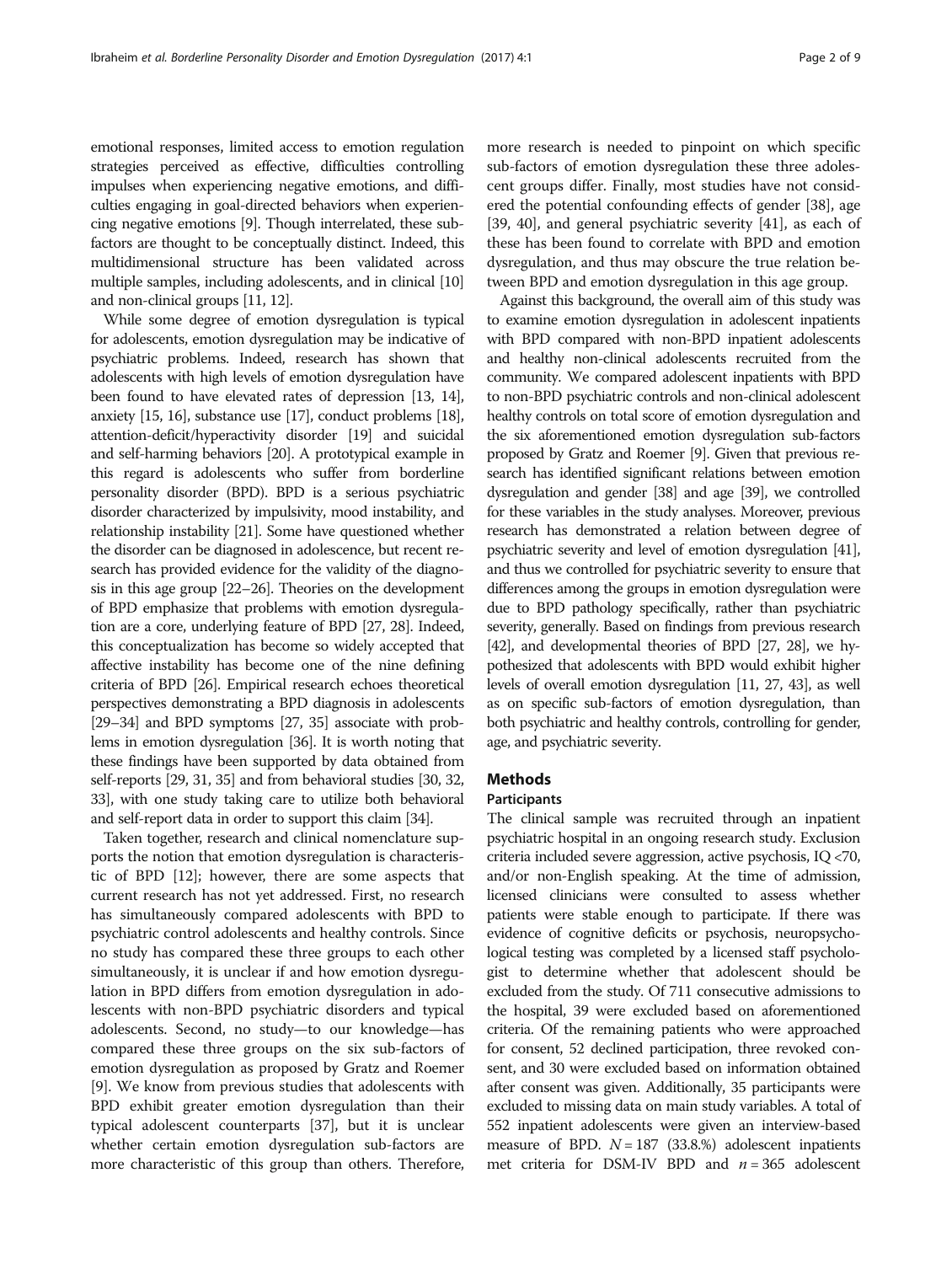inpatients did not meet criteria for BPD and constituted the non-BPD psychiatric control group.

Healthy adolescents were recruited through schools and community resources. Adolescents were excluded if they met diagnostic criteria for any psychiatric disorder. A total of  $N = 223$  adolescents consented for participation in the present study, of which  $n = 34$  failed to attend their scheduled appointments and  $n = 3$  were excluded based on the aforementioned exclusion criterion. Additionally, 40 participants were excluded due to missing data. Therefore, the final sample consisted of  $N = 146$  participants. Participant characteristics and psychiatric comorbidity are presented in Table 1.

### Measures

### Emotion dysregulation

Difficulties in Emotion Regulation scale (DERS, [[9\]](#page-7-0)). The DERS is a self-report measure containing 36 items that assess the following six aspects of emotion regulation: nonacceptance of emotion responses, difficulties in engaging in goal-directed behavior, impulse control difficulties, lack of emotion awareness, limited access to emotion regulation strategies, and lack of emotional clarity. Each of these aspects has its own separate scale score. Each item on the DERS was rated on a 5-point Likert scale from 1 (almost never  $[0-10\%]$  to 5 (almost always  $[91-100\%]$ ), so higher scores indicate greater difficulties in emotion regulation.

|  |  | <b>Table 1</b> Sample Characteristics |  |  |
|--|--|---------------------------------------|--|--|
|--|--|---------------------------------------|--|--|

This measure has previously demonstrated adequate psychometric properties in both clinical [[10](#page-7-0)] and community [[11](#page-7-0), [12\]](#page-7-0) adolescent samples. In the present study, Chronbach's alpha for the total score was α = .96. In addition, each subscale had good internal consistency (α: nonacceptance  $= 0.92$ , goals  $= 0.87$ , impulse  $= 0.84$ , awareness  $= 0.85$ , strategies =  $0.93$ , clarity =  $0.87$ ).

### Borderline personality disorder

Childhood Interview for DSM-IV Borderline Personality Disorder (CIBPD, [\[44](#page-8-0)]). The CIBPD was adapted from the borderline module of the Diagnostic Interview for DSM-IV Personality Disorders (DIPD-IV, [\[45\]](#page-8-0)). It is a semi-structured interview used specifically to assess BPD in adolescents by assessing the following DSM-IV criteria for BPD: symptoms of inappropriate anger, affective instability, chronic feelings of emptiness, identity disturbance, transient stress-related paranoid ideation or severe dissociative symptoms, fears of abandonment, recurrent suicidality or self-harm behavior, impulsivity, and intense interpersonal relationships. Trained interviewers rated symptoms using "0" for absence of symptom, "1" if the symptom is probably present, or "2" if the symptom is definitely present. A full diagnosis of BPD requires a score of 2 for on least five of the nine criteria. A dichotomous score on the CIBPD was used in the analyses to determine a diagnosis of BPD. In addition, a dimensional CIBPD

|                                | <b>BPD</b><br>$(n = 185, 26.5\%)$ |               |         | Non-BPD psychiatric<br>$(n = 367, 52.6\%)$ |                          | Healthy<br>$(n = 146, 20.9\%)$ |  |
|--------------------------------|-----------------------------------|---------------|---------|--------------------------------------------|--------------------------|--------------------------------|--|
|                                | n or M                            | $%$ or $(SD)$ | n or M  | $%$ or $(SD)$                              | n or M                   | % or (SD)                      |  |
| Age                            | 15.23                             | (1.52)        | 15.37   | (1.40)                                     | 15.23                    | (1.22)                         |  |
| Female                         | 149                               | 80.50%        | 200     | 54.50%                                     | 105                      | 71.90%                         |  |
| Hispanic                       | 17                                | 10.30%        | 16      | 4.90%                                      | 41                       | 28.10%                         |  |
| Race                           |                                   |               |         |                                            |                          |                                |  |
| Caucasian                      | 138                               | 84.70%        | 290     | 89.50%                                     | 15                       | 10.90%                         |  |
| African American               | 3                                 | 1.80%         | 6       | 1.90%                                      | 33                       | 24.10%                         |  |
| Asian                          | 5                                 | 3.10%         | 13      | 4%                                         | 53                       | 38.70%                         |  |
| American Indian/Alaskan Native |                                   | 0.60%         | $\circ$ | 0.00%                                      | 6                        | 4.4%                           |  |
| Multiracial or other           | 16                                | 9.80%         | 15      | 4.60%                                      | 30                       | 21.9%                          |  |
| Disorder                       |                                   |               |         |                                            |                          |                                |  |
| Depressive                     | 120                               | 72.70%        | 160     | 47.60%                                     |                          | $\overline{\phantom{a}}$       |  |
| Bipolar                        | 22                                | 13.30%        | 13      | 3.90%                                      |                          | $\overline{\phantom{0}}$       |  |
| Eating                         | 23                                | 13.90%        | 18      | 5.30%                                      | $\overline{\phantom{a}}$ | $\overline{\phantom{a}}$       |  |
| Externalizing                  | 97                                | 58.40%        | 117     | 34.70%                                     | $\overline{\phantom{a}}$ | $\overline{\phantom{0}}$       |  |
| Anxiety                        | 122                               | 73.10%        | 171     | 50.40%                                     |                          | $\overline{\phantom{a}}$       |  |

Note. BPD Diagnoses were based on the Childhood Interview for Borderline Personality Disorder (CI-BPD, [\[44](#page-8-0)]). Other psychiatric disorders diagnoses were based on the Computerized Diagnostic Interview Schedule for Children [[73](#page-8-0)]. Prevalence rates are exclusively with regard to positive diagnoses in which the adolescent endorsed all necessary diagnostic criteria. Depressive Disorder includes Major Depressive Disorder and Dysthymia; Bipolar Disorder includes mania and hypomania; Eating Disorder includes Bulimia Nervosa and Anorexia Nervosa; Anxiety Disorder includes Generalized Anxiety Disorder, Separation Anxiety Disorder, Social Phobia, Specific Phobia, Obsessive Compulsive Disorder, Panic Disorder, Agoraphobia, and Post Traumatic Stress Disorder; Externalizing Disorder includes Conduct Disorder, Oppositional Defiant Disorder, and Attention Deficit Hyperactivity Disorder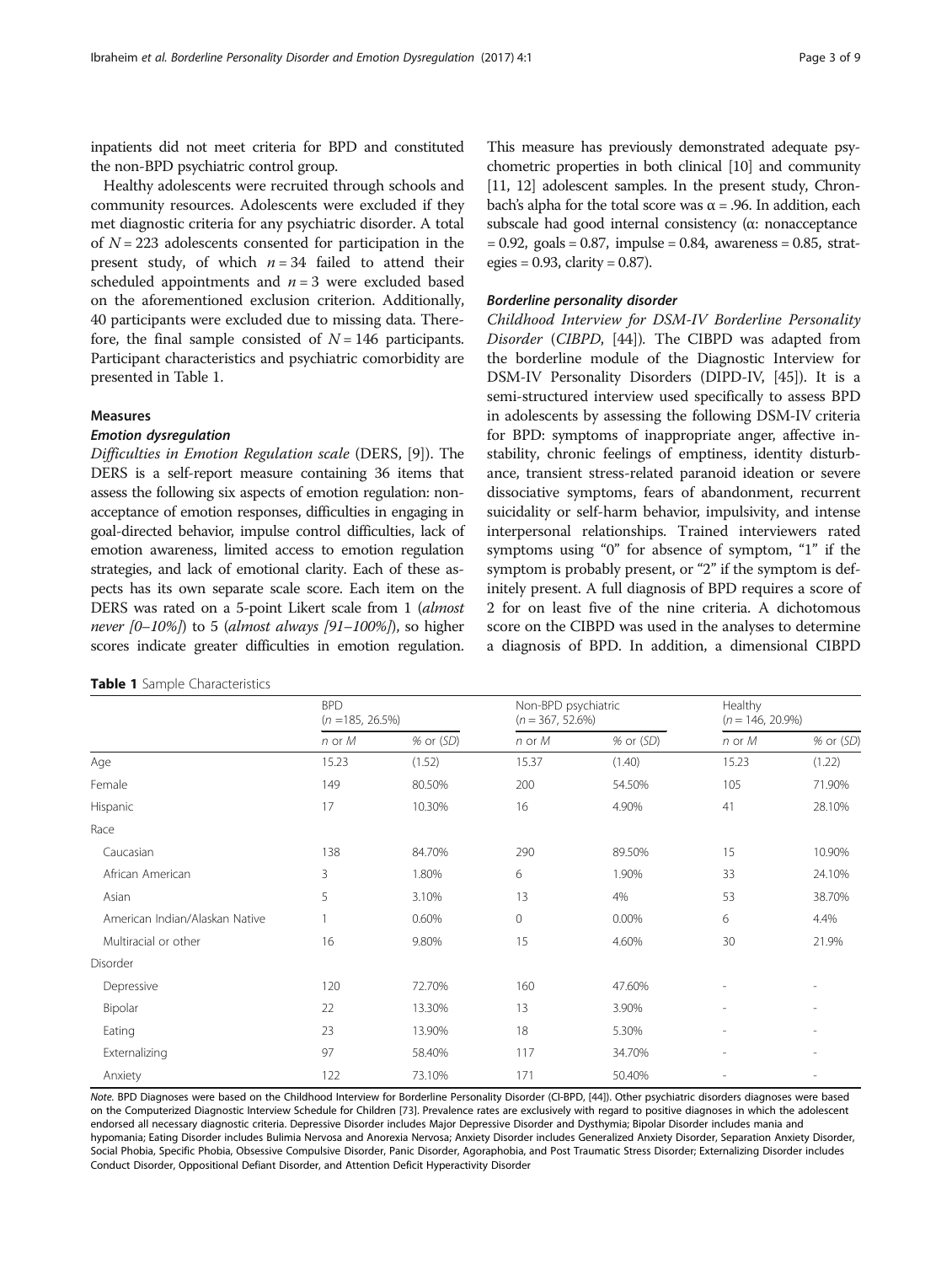<span id="page-3-0"></span>score, which reflects the total count of ratings of the nine symptoms (i.e. 0–18) was used. In the current study, inter-rater reliability was conducted with 12% of the sample, with two raters, with Kappa's ranging from good  $(k = 0.77; p < .001)$  to very good  $(k = 0.89; p < .001)$  agreement. Inter-rater reliability values were obtained for the psychiatric control and BPD groups only.

### Psychiatric severity

Youth Self-Report (YSR, [[46\]](#page-8-0)) measures psychopathology. It is a self-report that contains 112 items, each scored on a three-point scale using 0 as "not true", 1 as "somewhat or sometimes true", and 2 as "very or often true". The measure has a Total Problems T-score of general psychiatric functioning and two subscales: Externalizing Behavior Problems and Internalizing Behavior Problems. Our study will look at the Total Problems T-score.

#### Procedures

Approval for this study was obtained from local institutional review boards. For all participants, trained research coordinators and clinical psychology graduate students administered self-report assessments and conducted interviews under the direct supervision of the senior author. Clinical adolescents completed assessments during the first 2 weeks of their hospitalization. Non-clinical adolescents completed assessments during a scheduled assessment day. The Principal Investigator of the study met monthly with the research team to review interview-based assessments for reliability and training.

#### Data analytic strategy

The data analyses involved several steps. First, descriptive analyses on main study variables, including calculations of means and standard deviations, were performed. Next, to examine the bivariate relations among main study variables, an analyses of variance (ANOVA) was conducted to compare the three groups on psychiatric severity (as measured

by scores on YSR total problems) and age. Given that three groups were being compared, a post-hoc Fisher's LSD test was performed in order to restrict the family-wise error rate to alpha. Next, a Pearson chi-square test was conducted to determine whether adolescents with BPD were more likely to be male or female.

Then, to determine whether there were differences across groups in emotion dysregulation, controlling for covariates, an analysis of covariance (ANCOVA) was performed with group (BPD, psychiatric control, healthy control) as independent variable and DERS total score and covariates (gender, age, and psychiatric severity) as dependent variables. If findings revealed that groups differed on emotion dysregulation, a Fisher's LSD post-hoc test was conducted to clarify differences among the groups with regard to the DERS total score. Additionally, given the focus on dimensional approaches to personality pathology, we reran analyses using continuous CIBPD and DERS total to confirm the categorical findings.

Finally, a multivariate analysis of covariance (MAN-COVA) was conducted to compare the three groups on the DERS subscale scores, controlling for the effects of gender, age, and psychiatric severity. If results revealed that group predicted DERS total score at the multivariate level, we further examined findings at the univariate level and conducted post-hoc Fisher's LSD tests to elucidate differences among the groups with regard to specific DERS subscales.

#### Results

Descriptive analyses for DERS total and subscale scores as well as YSR total problems across adolescents with BPD, non-BPD psychiatric controls, and healthy controls are provided in Table 2. An analysis of variance (ANOVA) was conducted to compare the three groups on psychiatric severity as measured by scores on YSR total problems. Results revealed a significant difference across groups, F(2, 677) = 202.26, p < .001. A Fisher's LSD post-hoc test

| Table 2 DERS and YSR scores across inpatients adolescents with BPD, non-BPD psychiatric controls, and healthy controls |  |  |
|------------------------------------------------------------------------------------------------------------------------|--|--|
|------------------------------------------------------------------------------------------------------------------------|--|--|

|                                                 | <b>BPD</b><br>$(n = 187, 26.5\%)$ |         | Non-BPD psychiatric<br>$(n = 365, 52.6\%)$ |         | Healthy<br>$(n = 146, 20.9\%)$ |         |
|-------------------------------------------------|-----------------------------------|---------|--------------------------------------------|---------|--------------------------------|---------|
|                                                 | M                                 | (SD)    | M                                          | (SD)    | M                              | (SD)    |
| DERS Total score                                | 121.69                            | (23.43) | 99.20                                      | (28.65) | 72.66                          | (21.81) |
| Nonacceptance of emotional responses            | 18.06                             | (6.71)  | 14.08                                      | (6.88)  | 10.79                          | (4.80)  |
| Difficulty engaging in goal directed            | 20.20                             | (4.51)  | 17.38                                      | (5.28)  | 13.23                          | (5.20)  |
| Impulse control                                 | 19.35                             | (6.25)  | 14.30                                      | (6.57)  | 9.63                           | (4.68)  |
| Lack of emotional awareness                     | 18.94                             | (5.93)  | 17.73                                      | (5.92)  | 14.56                          | (5.16)  |
| Limited access to emotion regulation strategies | 29.08                             | (7.07)  | 22.07                                      | (8.84)  | 14.65                          | (6.73)  |
| Lack of emotional clarity                       | 16.05                             | (4.98)  | 13.64                                      | (5.17)  | 9.80                           | (4.02)  |
| YSR total score                                 | 71.03                             | (8.45)  | 62.24                                      | (9.74)  | 49.22                          | (11.00) |

Note. DERS difficulty in emotion regulation scale, YSR youth self-report. Values are means that have not been adjusted to control for the potentially confounding effects of gender, age, and psychiatric severity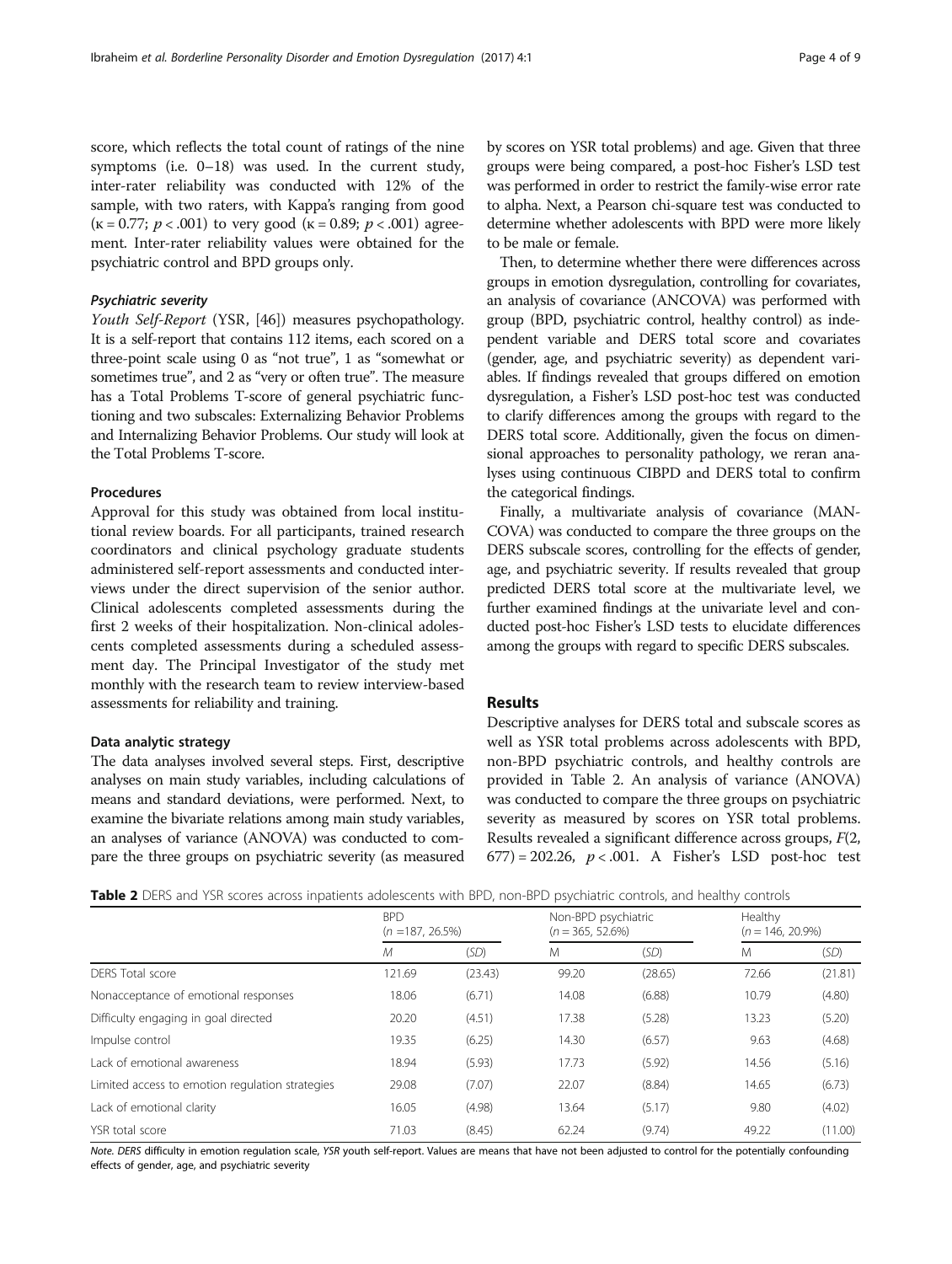revealed that adolescents with BPD ( $M = 71.03$ ,  $SD = 8.45$ ) had higher scores on YSR Total Problems than non-BPD psychiatric controls  $(M = 62.24, SD = 9.74, p < .001$  and healthy controls  $(M = 49.22, SD = 11.00, p < .001)$ . Psychiatric controls also had higher scores on YSR Total Problems than healthy controls,  $p < .001$ .

A Pearson chi-square test revealed that adolescents with BPD were more likely to be female than non-BPD psychiatric controls and healthy controls,  $X^2 = 40.53$ , p < .001. Results from an ANOVA showed that groups did not differ significantly on age  $F(2, 695) = .88$ ,  $p = .414$ .

### Comparison of DERS total scores across BPD adolescents, non-BPD psychiatric controls, and healthy controls

An analysis of covariance (ANCOVA) was conducted to compare the three groups on the DERS total score, controlling for the effects of gender, age, and psychiatric severity. As shown in Fig. 1, results demonstrated a significant effect of group,  $F(1, 647) = 4.40$ ,  $p = .013$ ,  $\eta_p^2 = .013$ .

As shown in Table [2](#page-3-0), a Fisher's LSD post-hoc test revealed that, controlling for covariates, adolescent inpatients in the BPD group ( $M = 121.69$ ,  $SD = 23.43$ ) had significantly higher DERS total scores than adolescents in the Healthy controls group  $(M = 72.66, SD = 21.81), p = .016$ . Adolescents in the BPD group also had significantly higher total mean DERS score than the non-BPD psychiatric control group ( $M = 99.20$ ,  $SD = 28.65$ ),  $p = .031$ . Adolescents in the non-BPD psychiatric group and healthy control group did not differ on their mean DERS total score,  $p = .549$ .

### The relation between CIBPD dimensional score and DERS total score

To confirm the categorical analysis above, multiple regression analysis was conducted to examine whether CIBPD dimensional score predicted DERS total score,

controlling for gender, age, and psychiatric severity. Results indicated that the predictors explained 59% of the variance  $(R^2 = .59, F[4, 646] = 235.36, p < .001)$ . Specifically, CIBPD dimensional score significantly predicted the DERS total score (β = .19,  $p < .001$ ), as did psychiatric severity ( $\beta = .62$ ,  $p < .001$ ) and gender ( $\beta = -.09$ ,  $p < .001$ ), such that females  $(M = 102.40, SD = 31.56)$  had higher self-reported DERS total scores than males  $(M = 96.66,$  $SD = 27.53$ ) scores,  $t(696) = 2.53$ ,  $p = .01$ . Age did not significantly predict the DERS total score.

### Comparison of DERS subscales across BPD adolescents, non-BPD psychiatric controls, and healthy controls

A multivariate analysis of covariance (MANCOVA) was conducted to compare the three groups on the DERS subscale scores, controlling for the effects of gender, age, and psychiatric severity. As shown in Fig. 1, results demonstrated, at the multivariate level, a significant effect of group on the dependent variables, Wilks'  $\lambda = .95$ ,  $F(12, 1284) = 2.79, p = .001, \eta_p^2 = .03.$ 

At the univariate level, the groups differed on the DERS subscale of impulse control difficulties,  $F(2, 167.77) = 5.72$ ,  $p = .003$ ,  $\eta_p^2 = .02$ . A Fisher's LSD test revealed that adolescents with BPD ( $M = 19.35$ ,  $SD = 6.25$ ) had higher mean scores on this subscale compared with non-BPD psychiatric controls ( $M = 14.30$ ,  $SD = 6.57$ ;  $p = .001$ ) and healthy controls  $(M = 9.63, SD = 4.68; p = .006)$ . Groups also differed on the DERS subscale of limited access to emotion regulation strategies,  $F(2, 315.29) = 7.12$ ,  $p = .001$ ,  $\eta_p^2 = .02$ . A Fisher's LSD post-hoc test revealed that adolescents with BPD ( $M = 29.08$ ,  $SD = 7.07$ ) had significantly higher mean scores on this scale compared with non-BPD psychiatric controls  $(M = 22.07, SD = 8.84; p = .001)$  and healthy controls ( $M = 14.65$ ,  $SD = 6.73$ ;  $p = .001$ ). No other DERS subscale differed across the three groups.

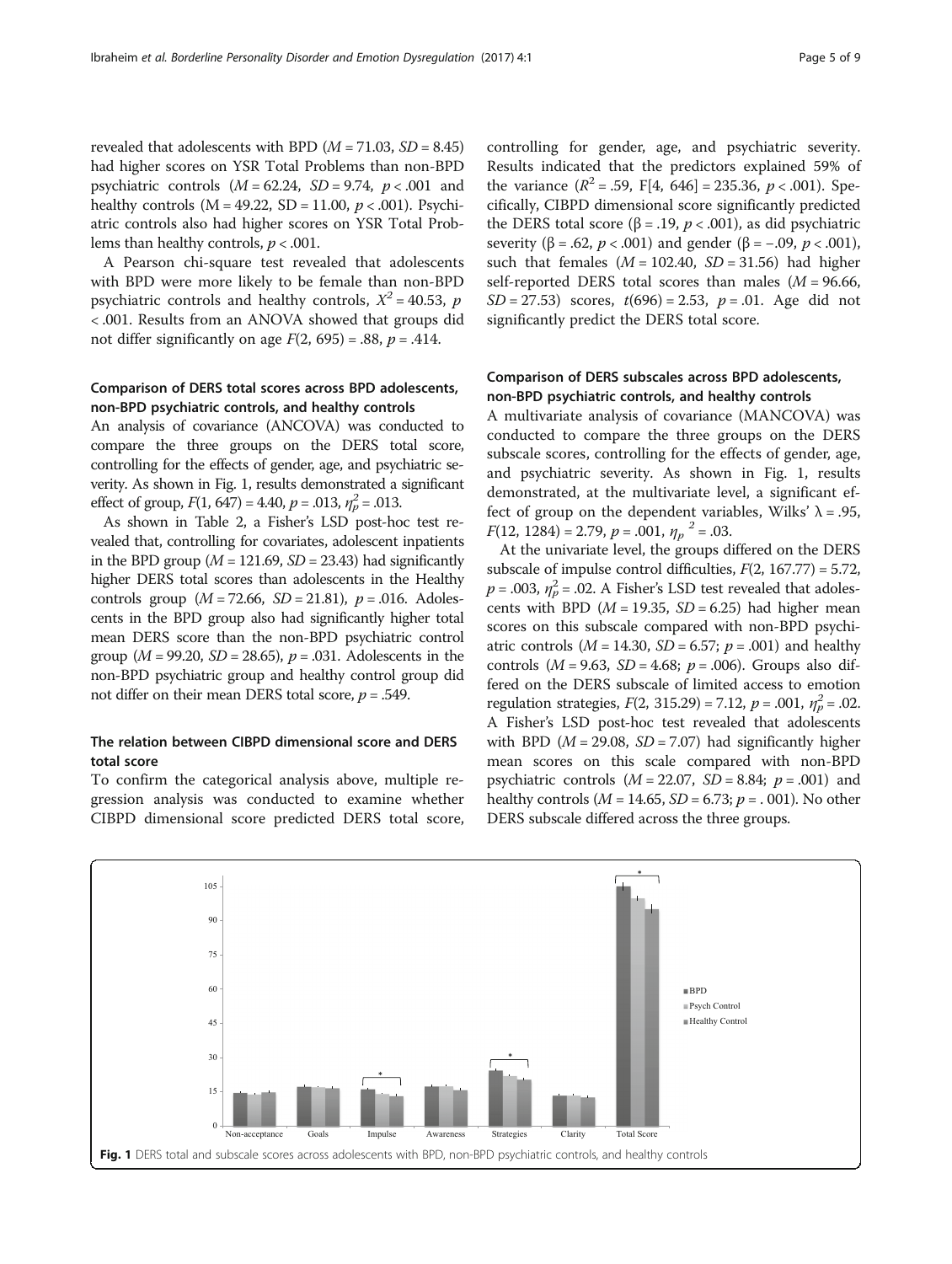### **Discussion**

The overall aim of this study was to examine emotion dysregulation in adolescent inpatients with BPD compared with non-BPD inpatient adolescents and healthy nonclinical adolescents. More specifically, we compared adolescent inpatients with BPD to non-BPD psychiatric controls and non-clinical adolescent healthy controls on total levels of emotion dysregulation and the six aforementioned emotion dysregulation sub-factors proposed by Gratz and Roemer [\[9\]](#page-7-0). After controlling for age, gender, and psychiatric severity, we found that adolescents with BPD had higher overall emotional dysregulation compared with both non-BPD psychiatric controls and healthy controls. Analyses that examined the relation between dimensional scores of BPD and emotion dysregulation confirmed this finding. With regard to specific DERS subscales, adolescents with BPD had higher self-reported scores than both groups on Limited Access to Strategies and Impulse Control Difficulties. The groups did not differ significantly on any other subscales.

The finding that adolescents with BPD had higher overall self-reported emotion dysregulation compared with psychiatric controls and healthy controls is consistent with theoretical conceptualizations that suggest that BPD is a central feature of the disorder [\[27, 28\]](#page-7-0) as well as previous studies with adults and adolescents which have shown that those with BPD symptomatology demonstrate greater emotion dysregulation than healthy controls [\[31,](#page-7-0) [47\]](#page-8-0). It is important to note that some more recent studies contradict these findings, suggesting that difficulties in emotion regulation are not specific to BPD [[48](#page-8-0)–[50\]](#page-8-0), though these studies were conducted with adults. Though a previous study did examine the relationship between emotion dysregulation and psychiatric severity in adolescents [[41](#page-8-0)], it did not examine patients with BPD and compare them to other groups. Our findings showed that adolescents with BPD had higher overall self-reported emotion dysregulation than both psychiatric controls and healthy controls, even after controlling for psychiatric severity. This suggests that differences among groups were not simply an artifact of higher psychiatric severity, or distress, among the BPD group. Instead, it suggests that problems with emotion regulation may be a BPD-specific feature, central to the pathology of the disorder.

Within specific DERS subscales, our second finding demonstrated that adolescents with BPD had higher selfreported scores than both groups on limited access to strategies and impulse control difficulties. These subscales may be conceptualized as capturing the behavioral subscales of the DERS, reflecting the components of emotion regulation that relate to capacity to flexibly manage emotions using a variety of strategies (i.e. limited access to strategies) and regulate one's behavior when experiencing intense emotions (i.e. impulse control difficulties). Indeed, elevations on both subscales capture aspects of the disorder that have been well documented in theoretical and empirical literature. Namely, when individuals with BPD are emotionally distressed, they struggle to flexibly use emotion regulation strategies [\[51](#page-8-0)] and manage impulsive behavior. In addition, previous studies acknowledge that impulsivity is a core feature of BPD [\[52, 53\]](#page-8-0), as those with BPD tend to favor immediate gratification over longterm reward [\[54\]](#page-8-0). Indeed, research has demonstrated that aggression [[55](#page-8-0)], drug dependence [[56](#page-8-0)], self-injury [\[57\]](#page-8-0), and other behavioral problems [\[58](#page-8-0)], are common in the disorder. These findings also empirically support how evidence-based interventions for BPD treat the disorder. For example, dialectical behavior therapy (DBT, [\[28\]](#page-7-0)) assumes that individuals with BPD have emotion regulation skills (or strategies) deficits and therefore targets problem behaviors by providing patients with myriad coping strategies so that they may flexibly access these strategies in their daily lives. As a result, DBT has been successful in reducing impulsive behavior in individuals with the disorder [[59](#page-8-0), [60](#page-8-0)]. Thus, our findings that those with BPD have higher self-reported scores than both groups on the DERS subscales of limited access to strategies and impulse control difficulties are consistent with our current understanding of the phenomenology and treatment of BPD and with a current method of BPD treatment.

Beyond the aforementioned subscales, groups did not differ significantly on subscales of lack of awareness of emotional responses, lack of clarity of emotional responses, non-acceptance of emotional responses, and difficulties engaging in goal-directed behaviors when experiencing negative emotions. This may reflect the fact these subscales may capture emotion regulation difficulties found in other disorders, not necessarily those specific to BPD. For example, individuals with generalized anxiety disorder demonstrate difficulty with emotional awareness [\[61\]](#page-8-0), clarity [\[62, 63\]](#page-8-0), non-acceptance [\[64\]](#page-8-0), and difficulty engaging in goal-directing behavior [\[63\]](#page-8-0). In addition, theoretical [\[27](#page-7-0), [28](#page-7-0)] and empirical [\[52\]](#page-8-0) work identifies difficulties in managing behavior as a core feature of BPD—one that distinguishes it from internalizing disorders (e.g., depression, anxiety) in which difficulties with emotions is also core to the psychopathology. It is also possible that subscales that did not produce significant differences were worded in such a way that failed to capture the unique emotion regulation difficulties that individuals with BPD experience. For example, an item from the Lack of Emotional Awareness scale states, "I pay attention to how I feel (reverse scored)." Though this item is meant to capture an aspect of mindfulness inherent to emotion regulation, is possible that this item was misinterpreted by individuals with BPD as capturing the more ruminative aspects of emotional distress. Thus, the use of additional measures of emotion dysregulation to disentangle these relations would be useful in this regard.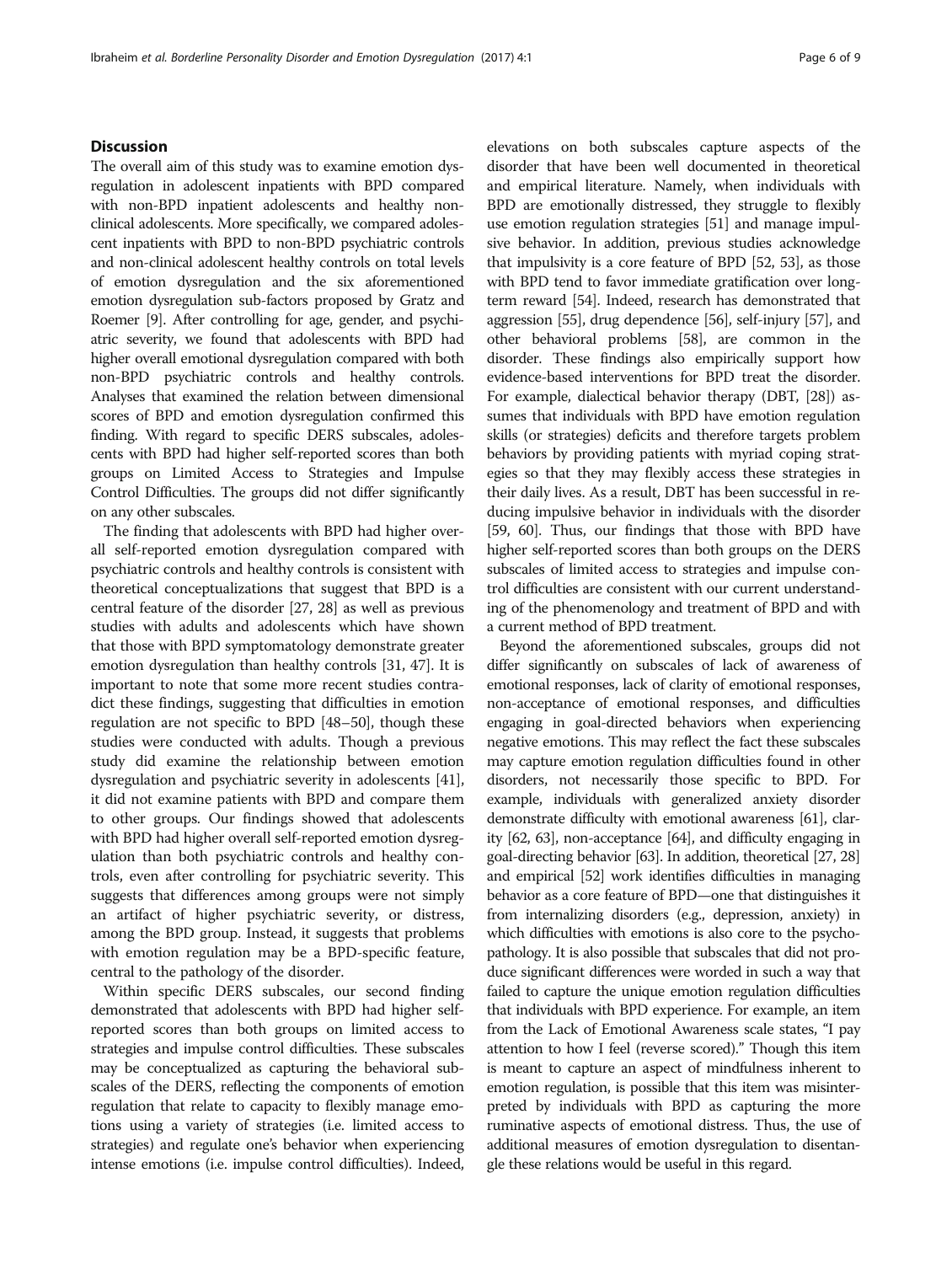On the other hand, though groups did not differ significantly on subscales of lack of awareness of emotional responses, lack of clarity of emotional responses, nonacceptance of emotional responses, and difficulties engaging in goal-directed behaviors when experiencing negative emotions, absence of evidence does not necessarily imply evidence of absence. Upon examination of effect sizes for these specific contrasts, the BPD participants and healthy controls scales of non-acceptance of emotional response and difficulties engaging in goal directed behaviors were of medium magnitude. Again, future research could further elucidate these findings by including additional measures of emotion dysregulation, as mentioned previously.

The impact of the findings of the present study is limited by several factors. Notably, the use of a self-report measure, like the DERS, renders participant responses susceptible to the effects of retrospective recall bias [\[65](#page-8-0)]. Moreover, given that emotions in individuals with BPD are highly variable, unstable, and reactive [\[28,](#page-7-0) [66](#page-8-0)], use of a one-occasion assessment of emotion dysregulation may fail to fully and accurately capture emotion dysregulation in this particular population. Recognizing the limits of traditional self-report assessment of BPD mood, there has been a recent push to use intensive longitudinal designs (e.g., ecological momentary assessment (EMA); [[67](#page-8-0)]) to study affect problems in BPD, though it is worth noting that nearly all studies focused on adult samples (see [[68](#page-8-0)] for a review), save for a few (i.e., [\[69, 70\]](#page-8-0)). Future research should not only investigate this with ecological momentary assessment, but it should also make use of behavioral measures of emotion regulation in adolescents to complement these findings. Second, the clinical samples from this study consisted of mostly Caucasian adolescents of high socioeconomic status, and thus the generalizability of our findings is limited. Moreover, the healthy and clinical groups were not demographically matched; the healthy control group was comprised of racially, ethically, and socioeconomically diverse adolescents. Future studies should match groups on socioeconomic status, race, and ethnicity or statistically control for these variables in analyses. Third, it is possible that findings of higher levels of emotional dysregulation in BPD participants were due to differential levels of trust or confidence in self-reported emotion regulation capacities, such that individuals with BPD may have experienced less trust overall in their emotion regulation abilities compared with the other groups. Thirdly, within the DERS, 11 out of the 34 items are recoded in a positive direction. Given that there are more negatively phrased items than positively phrased ones, it is possible that findings were influenced by answering biases. Including additional measures of emotion dysregulation, as previously mentioned, would likely attenuate the potential effects of such a bias. In addition, our study followed

one particular model of emotion dysregulation (i.e. [\[9](#page-7-0)]). However, there are undoubtedly many other models of emotion dysregulation (e.g., experiential avoidance model, [[71](#page-8-0), [72\]](#page-8-0)), and therefore, future studies may want to consider other conceptualizations of emotion dysregulation when examining emotion dysregulation in adolescents with BPD. Our study utilized only one measure of emotion dysregulation (i.e. the DERS). In order to further support findings of group differences in emotion regulation difficulties, future studies should make use of multiple measures of this construct. Finally, though the current study demonstrated differences in self-reported emotion regulation among BPD vs. psychiatric controls, we did not investigate differences between adolescents with BPD and specific diagnoses within the psychiatric control group. Indeed, though emotion dysregulation has been shown to be a construct that cuts across multiple forms of psychopathology, the degree to which it differentially relates to BPD versus specific disorders is less clear, especially in adolescents. While future research should make use of designs that contrast BPD with unique disorders in adolescents to elucidate these relations, we also acknowledge that high comorbidity is the rule rather than the exception among adolescents with severe psychopathology, suggesting that lumping (instead of splitting) disorders may be clinically more meaningful.

### Conclusions

Notwithstanding these limitations, this study was the first to compare adolescents with BPD to psychiatric controls and healthy controls on emotion dysregulation, demonstrating that emotion dysregulation in general, as well as limited access to strategies and problems with impulsivity, more specifically, represent particularly elevated emotion dysregulation difficulties specific to adolescents with BPD. These findings support current conceptualizations of BPD as representing problems with behavioral management and coping skills when emotionally distressed. It also provides empirical support for current interventions for the disorder, validating the need to target impulse control difficulties and enhance regulation strategies in those with the disorder.

#### Acknowledgements

Not applicable.

#### Funding

Support for this study was provided by the McNair Family Foundation awarded to research conducted at the Menninger Clinic as well as the Duncan Foundation awarded to research conducted at the Adolescent Diagnosis Assessment Prevention and Treatment (ADAPT) Center at the University of Houston.

#### Availability of data and materials

De-identified data available on request form the corresponding author.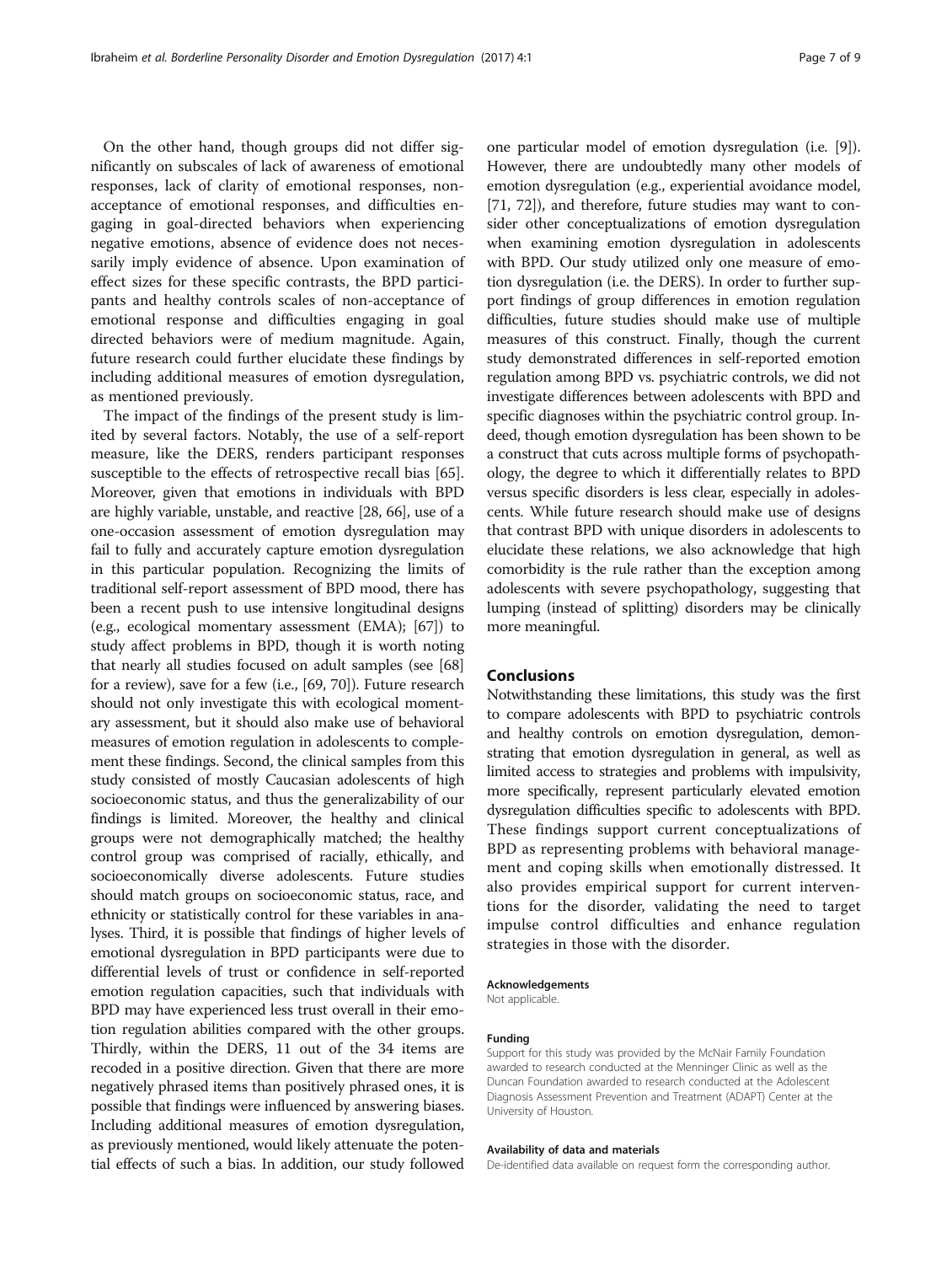### <span id="page-7-0"></span>Authors' contributions

MI carried out the literature search, ran the statistical analyses, contributed to the intellectual development of the topic, and wrote the first draft of the manuscript. AK ran the statistical analyses, contributed to the intellectual development of the topic, and contributed to the manuscript. CS conceived of the study, oversaw data collection, contributed to the intellectual development of the topic, guided the statistical analyses and contributed to the manuscript. All authors read and approved the final manuscript.

#### Competing interest

The authors declare that they have no competing interest.

#### Consent for publication

Not applicable.

#### Ethics approval and consent to participate

The IRBs of the University of Houston and Baylor College of Medicine approved this study.

#### Declarations

We are grateful to the adolescents and families who participated in the research.

### Received: 14 September 2016 Accepted: 4 January 2017 Published online: 10 January 2017

#### References

- 1. Graber JA, Brooks-Gunn J. Transitions and turning points: Navigating the passage from childhood through adolescence. Dev Psychol. 1996;32(4):768–76.
- 2. Stattin H, Magnusson D. Pubertal Maturation in Female Development. 2nd ed. Hillsdale: Lawrence Erlbaum Associates, Inc; 1990.
- 3. Cole PM, Martin SE, Dennis TA. Emotion regulation as a scientific construct: methodological challenges and directions for child development research. Child Dev. 2004;75(2):317–33.
- 4. Fellows LK, Farah MJ. The role of ventromedial prefrontal cortex in decision making: judgment under uncertainty or judgment per se? Cereb Cortex. 2007;17(11):2669–74.
- 5. Dahl RE. Adolescent brain development: a period of vulnerabilities and opportunities. Keynote address. Ann N Y Acad Sci. 2004;1021:1–22.
- 6. Silvers JA, McRae K, Gabrieli JDE, Gross JJ, Remy K, Ochsner K. Age-Related Differences in Emotional Reactivity, Regulation, and Rejection Sensitivity in Adolescence. Emotion. 2012;12(6):1235–47.
- 7. Casey BJ, Jones RM, Hare TA. The adolescent brain. Ann N Y Acad Sci. 2008;1124:111–26.
- 8. Matusiewicz A, Weaverling G, Lejuez CW. Emotion Dysregulation Among Adolesents with Borderline Personality Disorder. In: Sharp C, Tackett JL, editors. Handbook of Borderline Personality Disorder in Children and Adolescents. New York: Academic; 2014. p. 177.
- 9. Gratz KL, Roemer L. Multidimensional Assessment of Emotion Regulation and Dysregulation: Development, Factor Structure, and Initial Validation of the Difficulties in Emotion Regulation Scale. J Psychopathol Behav Assess. 2004;26(1):41–54.
- 10. Perez J, Venta A, Garnaat S, Sharp C. The Difficulties in Emotion Regulation Scale: Factor Structure and Association with Nonsuicidal Self-Injury in Adolescent Inpatients. J Psychopathol Behav Assess. 2012;34(3):393–404.
- 11. Neumann A, van Lier PAC, Gratz KL, Koot HM. Multidimensional Assessment of Emotion Regulation Difficulties in Adolescents Using the Difficulties in Emotion Regulation Scale. Assessment. 2010;17(1):138–49.
- 12. Weinberg A, Klonsky ED. Measurement of emotion dysregulation in adolescents. Psychol Assess. 2009;21(4):616–21.
- 13. Perlman G, Simmons AN, Wu J, Hahn KS, Tapert SF, Max JE, Paulus MP, Brown GG, Frank GK, Campbell-Sills L, Yang TT. Amygdala response and functional connectivity during emotion regulation: a study of 14 depressed adolescents. J Affect Disord. 2012;139(1):75–84.
- 14. Zanarini MC, Frankenburg FR, Dubo ED, Sickel AE, Trikha A, Levin A, Reynolds V. Axis I Comorbidity of Borderline Personality Disorder. Am J Psychiatry. 1998;155(12):1733–9.
- 15. Bender PK, Reinholdt-Dunne ML, Esbjorn BH, Pons F. Emotion dysregulation and anxiety in children and adolescents: Gender differences. Personal Individ Differ. 2012;53(3):284–8.
- 16. Folk J, Zeman J, Poon J, Dallaire D. A longitudinal examination of emotion regulation: Pathways to anxiety and depressive symptoms in urban minority youth. Child Adolesc Mental Health. 2014;19:243–50.
- 17. Hudziak JJ, Boffeli TJ, Kreisman JJ, Battaglia MM, Stanger C, Guze SB, Kriesman JJ. Clinical study of the relation of borderline personality disorder to Briquet's syndrome (hysteria), somatization disorder, antisocial personality disorder, and substance abuse disorders. Am J Psychiatry. 1996;153(12):1598–606.
- 18. Myers WC, Burket RC, Otto TA. Conduct disorder and personality disorders in hospitalized adolescents. J Clin Psychiatry. 1993;54(1):21–6.
- 19. Shaw P, Stringaris A, Nigg J, Leibenluft E. Emotion dysregulation in attention deficit hyperactivity disorder. Am J Psychiatry. 2014;171(3):276–93.
- 20. Chesney E, Goodwin GM, Fazel S. Risks of all-cause and suicide mortality in mental disorders: a meta-review. World Psychiatry. 2014;13(2):153–60.
- 21. American Psychiatric Association. (2013). Diagnostic and Statistical Manual of Mental Disorders (Fifth Edition). Washington, DC: American Psychiatric Association.
- 22. Sharp C, Romero C. Borderline personality disorder: a comparison between children and adults. Bull Menn Clin. 2007;71(2):85–114.
- 23. Glenn CR, Klonsky ED. Reliability and Validity of Borderline Personality Disorder in Hospitalized Adolescents. J Can Acad Child Adolesc Psychiatry. 2013;22(3):206–11.
- Sharp C, Fonagy P. Practitioner Review: Borderline personality disorder in adolescence - recent conceptualization, intervention, and implications for clinical practice. J Child Psychol Psychiatry. 2015;56(12):1266–88.
- 25. Chanen AM. Borderline Personality Disorder in Young People: Are We There Yet? J Clin Psychol. 2015;71(8):778–91.
- 26. Sharp, C. (in press). Bridging the gap: The assessment and treatment of adolescent personality disorder in routine clinical care. Arch Dis Childh. doi[:10.1136/archdischild-2015-310072](http://dx.doi.org/10.1136/archdischild-2015-310072).
- 27. Crowell SE, Beauchaine TP, Linehan MM. A biosocial developmental model of borderline personality: Elaborating and extending Linehan's theory. Psychol Bull. 2009;135(3):495–510.
- 28. Linehan M. Cognitive-behavioral Treatment of Borderline Personality Disorder. 1st ed. New York: Guilford Press; 1993.
- 29. Cheavens JS, Zachary Rosenthal M, Daughters SB, Nowak J, Kosson D, Lynch TR, Lejuez CW. An analogue investigation of the relationships among perceived parental criticism, negative affect, and borderline personality disorder features: the role of thought suppression. Behav Res Ther. 2005;43(2):257–68.
- 30. Domes G, Czieschnek D, Weidler F, Berger C, Fast K, Herpertz SC. Recognition of Facial Affect in Borderline Personality Disorder. J Pers Disord. 2008;22(2):135–47.
- 31. Glenn CR, Klonsky ED. Emotion dysregulation as a core feature of borderline personality disorder. J Pers Disord. 2009;23(1):20–8.
- 32. Jovev M, Green M, Chanen A, Cotton S, Coltheart M, Jackson H. Attentional processes and responding to affective faces in youth with borderline personality features. Psychiatry Res. 2012;199(1):44–50.
- 33. Robin M, Pham-Scottez A, Curt F, Dugre-Le Bigre C, Speranza M, Sapinho D, Kedia G. Decreased sensitivity to facial emotions in adolescents with Borderline Personality Disorder. Psychiatry Res. 2012;200(2–3):417–21.
- 34. Sharp C, Pane H, Ha C, Venta A, Patel AB, Sturek J, Fonagy P. Theory of mind and emotion regulation difficulties in adolescents with borderline traits. J Am Acad Child Psychiatry. 2011;50(6):563–73.
- 35. Sharp C, Ha C, Michonski J, Venta A, Carbone C. Borderline personality disorder in adolescents: evidence in support of the Childhood Interview for DSM-IV Borderline Personality Disorder in a sample of adolescent inpatients. Compr Psychiatry. 2012;53(6):765–74.
- 36. Sharp C, Trull T. J. (in press). Emotion dysregulation in adolescents with Borderline Personality Disorder. In Essau, C., Leblanc, S., Ollendick, T. (Eds.). Emotion Regulation and Psychopathology in Children and Adolescents. Oxford University Press.
- 37. Fossati A, Gratz K, Maffei C, Borroni S. Impulsivity dimensions, emotion dysregulation, and borderline personality disorder features among Italian nonclinical adolescents. Borderline Personal Disord Emot Dysregul. 2014;1:5.
- 38. McRae K, Ochsner KN, Mauss IB, Gabrieli JJD, Gross JJ. Gender Differences in Emotion Regulation: An fMRI Study of Cognitive Reappraisal. Group Process Intergroup Relat. 2008;11(2):143–62.
- 39. Gross JJ, Carstensen LL, Pasupathi M, Tsai J, Skorpen CG, Hsu AY. Emotion and aging: experience, expression, and control. Psychol Aging. 1997;12(4):590–9.
- 40. Urry HL, Gross JJ. Emotion Regulation in Older Age. Curr Dir Psychol Sci. 2010;19(6):352–7.